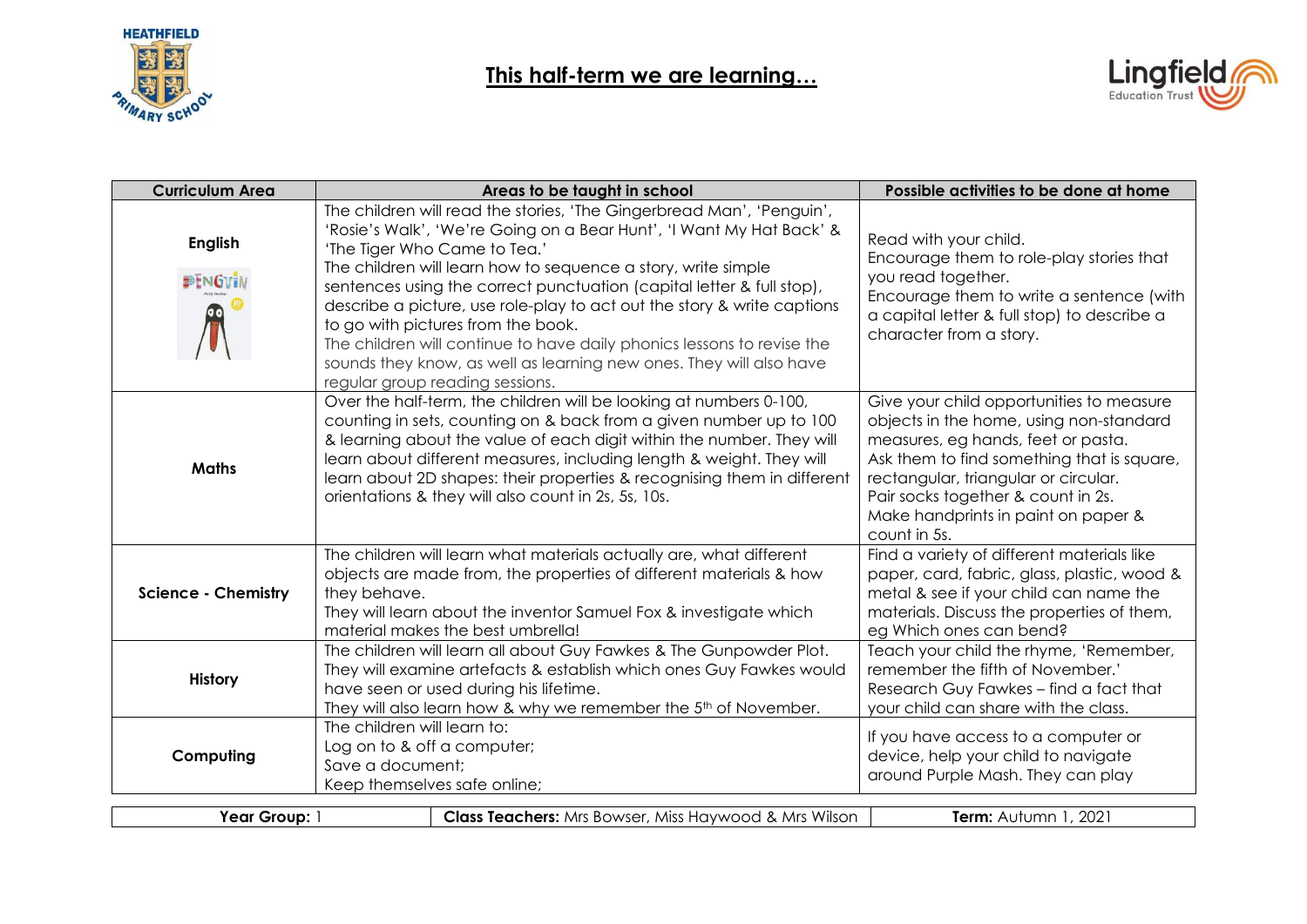



|                            | Sort & group data.                                                                                                                                                                                                                                                                                                                                                                                                                                                                                                                                                                                                                                      | games & work on any of the saved<br>activities.                                                                                                                                                                           |
|----------------------------|---------------------------------------------------------------------------------------------------------------------------------------------------------------------------------------------------------------------------------------------------------------------------------------------------------------------------------------------------------------------------------------------------------------------------------------------------------------------------------------------------------------------------------------------------------------------------------------------------------------------------------------------------------|---------------------------------------------------------------------------------------------------------------------------------------------------------------------------------------------------------------------------|
| <b>RE</b>                  | The children will learn about Christian beliefs,<br>understand what belonging mean & learn some<br>hymns. They will also find out about Baptism & they<br>will make their own stained glass windows.                                                                                                                                                                                                                                                                                                                                                                                                                                                    | Visit a church & look at the stained glass<br>windows - what pictures can your child<br>see?<br>Can they draw the church &/or some of<br>the items in it?                                                                 |
| <b>PE</b>                  | The children will learn throwing & catching skills.<br>They will learn how to control a ball: roll it around their body, push it to<br>their partner with a degree of accuracy, bounce it repeatedly at a<br>target, throw & catch a large ball & learn to throw over arm.                                                                                                                                                                                                                                                                                                                                                                              | Play, 'Piggy in the Middle,'<br>Develop your child's throwing & catching<br>skills by playing simple games.<br>Develop skills in bouncing & catching a<br>ball between yourself & your child.                             |
| <b>Music</b>               | The children will learn old school hip hop music. They will learn about<br>beat & perform songs using their body as percussion.                                                                                                                                                                                                                                                                                                                                                                                                                                                                                                                         | Listen to hip hop music.<br>Encourage your child to tap along to the<br>beat.                                                                                                                                             |
| Art<br><b>LES OF SUMME</b> | The children will learn how to mix Primary & Secondary colours. As<br>part of a whole school project, the children will be taking part in the<br>art project, based on the book, 'Rules of Summer'. They will learn<br>how to sketch, shade & paint using a variety of different techniques<br>to enhance their final piece, which will be displayed in the school Art<br>gallery.                                                                                                                                                                                                                                                                      | Find out what the primary & secondary<br>colours are.<br>Have a go at mixing a primary &<br>secondary paint - what colour do you<br>make?<br>Look at colours in the environment.<br>Research the book, 'Rules of Summer'. |
| <b>PSHE</b>                | The children will learn about health & wellbeing. They will learn that<br>mental wellbeing is a normal part of daily life, in the same way as<br>physical health. They will learn what it means to be healthy & why it is<br>important. They will understand how physical exercise keeps people<br>healthy & recognise how to balance different types of play, including<br>indoor-, outdoor- & screen-based. They will learn about different<br>feelings, how they affect people's behaviour & how to recognise<br>feelings in themselves & others. Finally, they will learn to make positive<br>connections between things they enjoy & feeling good. | Look at the foods that you eat. Can your<br>child name them?<br>Encourage your child to draw a healthy<br>meal.<br>Go outside for half an hour for a walk or to<br>play a ball game etc.                                  |

| Year<br>. Group: | <b>Class Teachers:</b> Mrs Bowser, Miss Haywood & Mrs Wilson | ּ ∩∩י<br>Term: .<br>ZUZ |
|------------------|--------------------------------------------------------------|-------------------------|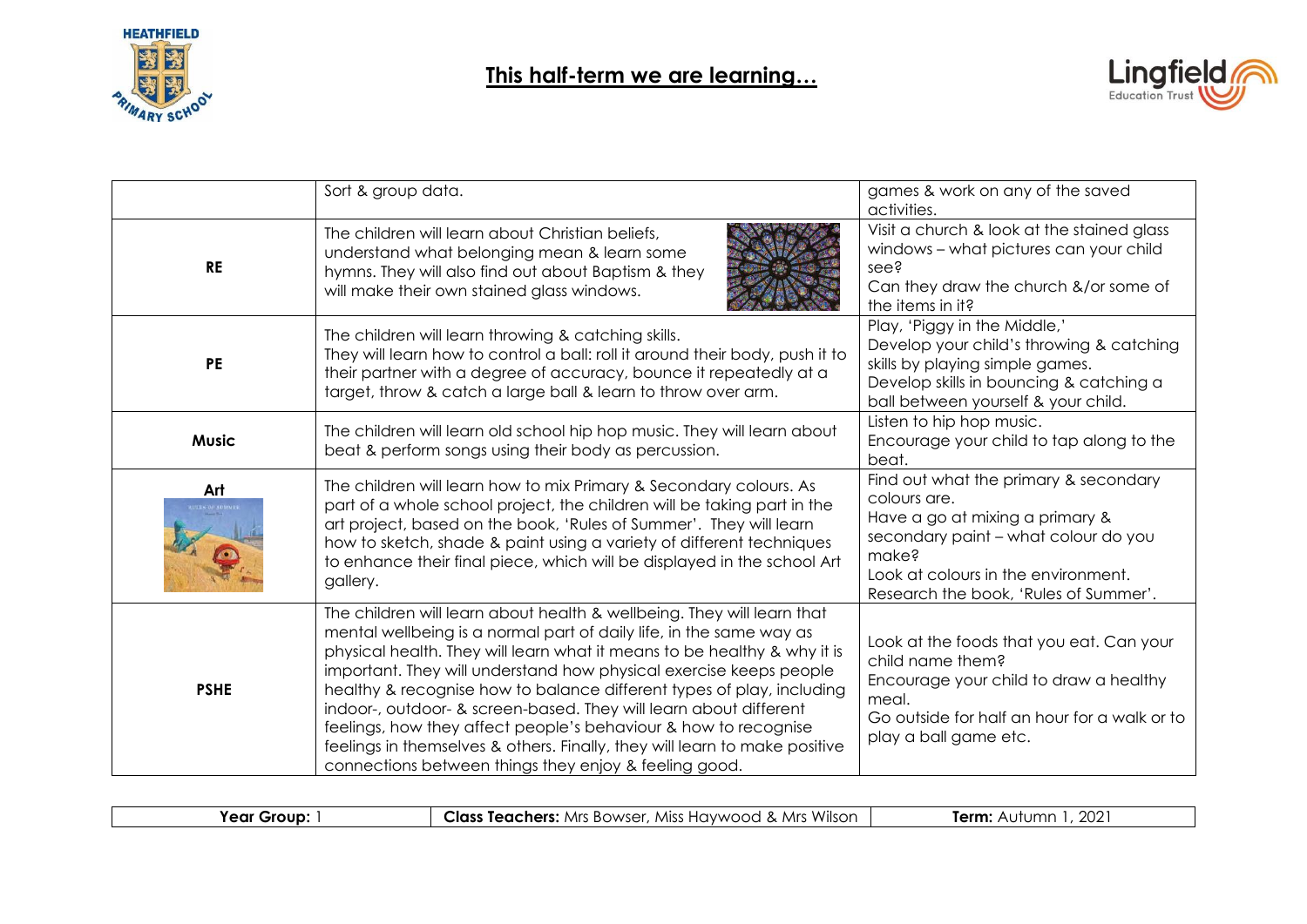



| <b>Curriculum Area</b>                                 | Areas to be taught in school                                                                                                                                                                                                                                                                                                                                                                                                                                                                                                                                                             | Possible activities to be done at home                                                                                                                                                                                                                                                                                                              |
|--------------------------------------------------------|------------------------------------------------------------------------------------------------------------------------------------------------------------------------------------------------------------------------------------------------------------------------------------------------------------------------------------------------------------------------------------------------------------------------------------------------------------------------------------------------------------------------------------------------------------------------------------------|-----------------------------------------------------------------------------------------------------------------------------------------------------------------------------------------------------------------------------------------------------------------------------------------------------------------------------------------------------|
| <b>English</b><br><b>Alexis Deacon</b><br><b>BEEGU</b> | We will begin this term by reading poetry by Spike Milligan & base our own<br>poems on, 'The Ning, Nang, Nong'. There will be an alien landing & we will<br>find out all about Beegu, as well as learning how to write a diary about his<br>time on Earth & letters. We will read, 'Can't You Sleep, Little Bear? & write<br>our own instructions for getting ready for bed & facts about the moon &<br>the stars. After reading, 'Stickman,' we will write a postcard to his family<br>about his adventures & then make a stick man out of chocolate, writing<br>instructions to match. | Read 'The Ning, Nang, Nong' together. Write a set<br>of instructions for someone in your family to follow.<br>Learn about the moon & stars. Find an interesting<br>fact that you can share with the rest of the class.<br>Go on a hunt for sticks & make your very own<br>stickman.                                                                 |
| <b>Maths</b>                                           | Over this half-term, we will:<br>Count in 2s, 5s & 10s<br>Read & write numbers to 100<br>Recognise & find half & quarter of an object, shape or quantity<br>$\bullet$<br>Learn about capacity & volume<br>$\bullet$<br>Recognise denominations of coins & notes<br>• Sequence events in chronological order using the terms: before, after,<br>next, first, today, yesterday, tomorrow, morning, afternoon & evening<br>• Use the language relating to days, weeks, months & years.                                                                                                      | Allow your child to pay with coins at the till: Can<br>they recognise & name them?<br>Practise counting to 100 & in 2s, 5s & 10s.<br>Pour water into different containers & say which<br>holds the most & the least.<br>Can your child say what happened yesterday or<br>today? Can they organise things that are<br>happening throughout the week? |
| Science - Biology                                      | This half-term, we are learning about Autumn & Winter: What is special<br>about the seasons? What is the weather like in Autumn? We will investigate<br>the colours of the leaves & how they change. We will understand the<br>changes in the weather & the season in Winter & we will monitor the<br>weather over a whole week to spot any similarities or differences day-to-<br>day.<br>We will also learn about a scientist called: Admiral Robert Fitzroy.                                                                                                                          | Find out about Admiral Robert Fitzroy & share a<br>fact with the class. Create a season wheel,<br>naming the things that make each season<br>special, e.g. birthdays. Go on a leaf hunt - Can<br>you find red, yellow, orange, brown & black<br>leaves? Take a photo! Tell an adult which season<br>is your favourite & why.                        |
| Geography                                              | We will be explore our local area, locating our school & where we live. We<br>will also introduce map work skills, where the children we have opportunity<br>to draw their own maps & use the four compass points.                                                                                                                                                                                                                                                                                                                                                                       | Go on a walk around the local area to look at<br>homes & other buildings, e.g. shops & churches.<br>Discuss the different features.                                                                                                                                                                                                                 |
| Computing                                              | We will learn about how to follow instructions accurately & how to<br>explain a set of instructions clearly, without missing out any<br>important steps. The children will create algorithms & create a maze<br>challenge for their peers on the computer.                                                                                                                                                                                                                                                                                                                               | Can your child give you a set of easy-to-follow<br>instructions for making breakfast or getting<br>dressed?                                                                                                                                                                                                                                         |

| Gill<br>$\sim$<br>™eαr<br>Term.<br>. Miss<br>Class<br><b>MISS</b><br>Teachers.<br>, BOWSE'<br>Grour<br>$+ + + + \infty$<br>$\Box$<br>awwoor<br>Mrs<br>2UZ<br>.<br>$\cdots$ |  |  |
|----------------------------------------------------------------------------------------------------------------------------------------------------------------------------|--|--|
|                                                                                                                                                                            |  |  |